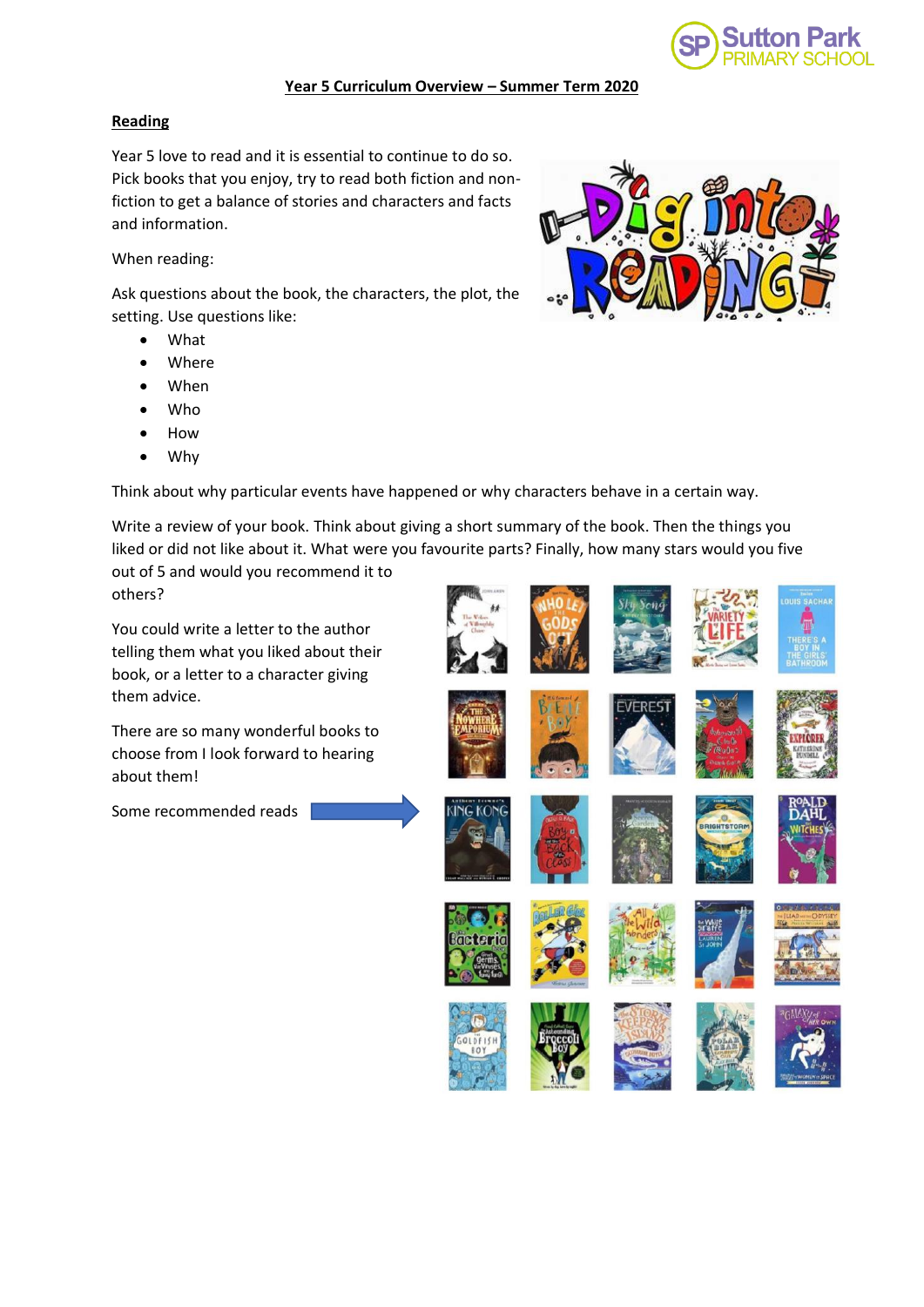

## **Writing**

This half term we are looking at **diaries and diary entries**.

Diaries should be written in **first person** (e.g. I, me, we, my, our…) and be written in the **past tense** (has already happened).

Diaries make use of **time conjunctions** to show the order that things have happened in (e.g. before, next, after, during…).

The language used in diary entries is usually **informal** (relaxed).

It would be really nice for children to keep a daily diary during this half term. This could be paper based or electronic. They could discuss:

- What they have done (activities, learning, phone calls to family, time spent with family…)
- How they feel
- What has happened in the news that day

#### Examples of diary entries can be found here: **www[.tiny.cc/5zldnz](javascript:;)**

| Diaries              |                        |                      |                         |
|----------------------|------------------------|----------------------|-------------------------|
| When did it happen?  | How did it happen?     | How did you feel?    | <b>Informal phrases</b> |
| This morning         | Without a sound        | Sadly                | By the way              |
| At first             | Without warning        | Hopefully            | You'll never believe    |
| As soon as I woke up | As fast as I could     | Luckily              | this but                |
| Before long          | In the blink of an eye | Nervously            | Guess what happened!    |
| After a while        | Awkwardly              | Frantically          | The thing is            |
| Afterwards           | Silently               | Unfortunately        | I won't even go there   |
| During               | Cautiously             | I felt terrible      | Anyway                  |
| Later                | In a flash             | Tt was the worst     | <b>Besides</b>          |
| In the meantime      | Wildly                 | I was so happy when  | Perhaps                 |
| At that moment       | Softly                 | My heart was         | Maybe                   |
| Eventually           | Trying not to make a   | thumping             | I wonder if             |
| In the end           | sound                  | In a state of terror | Can you believe it?     |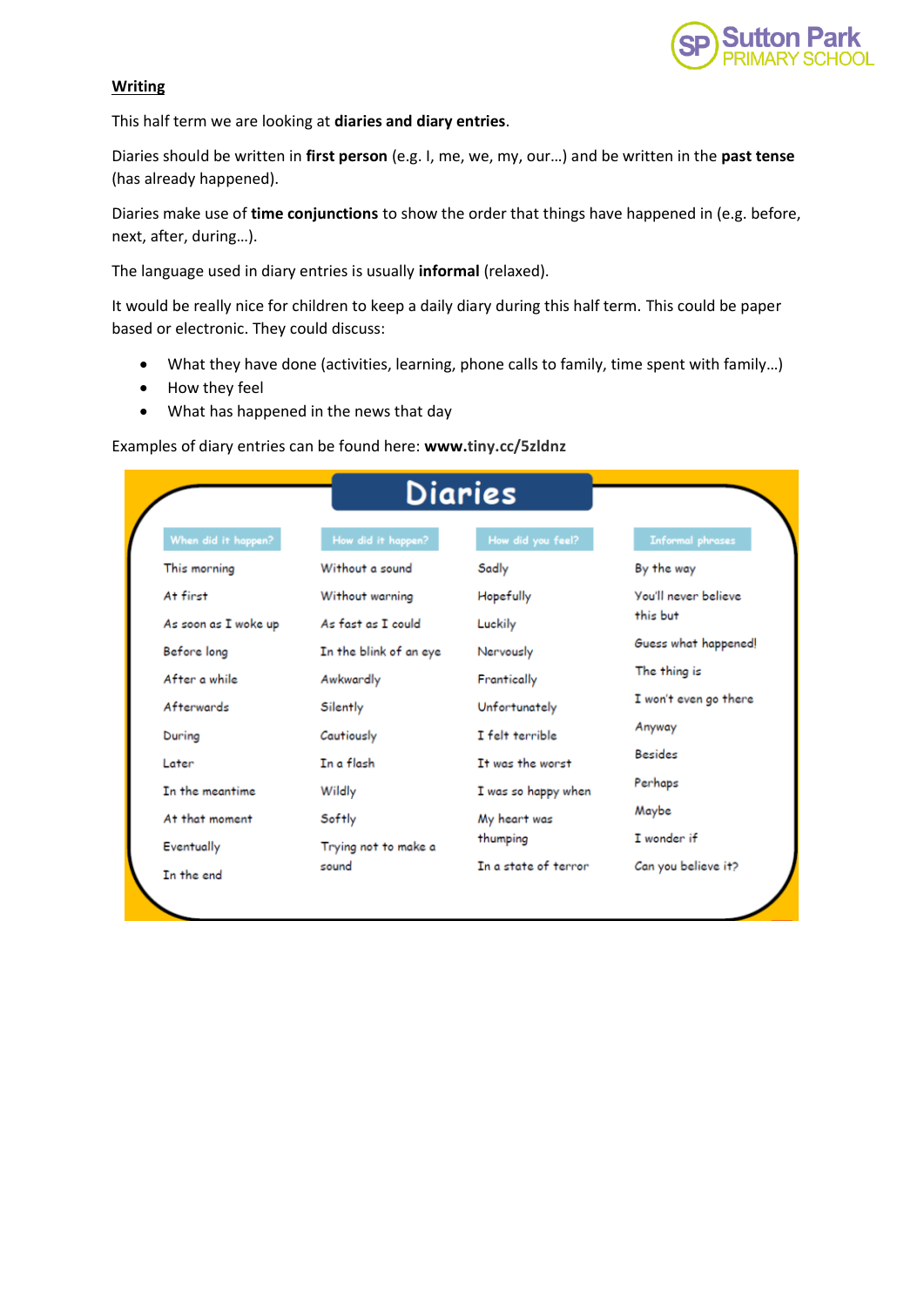

## **Maths**

Areas of the curriculum that we will be covering during the summer term include:

- Decimals
	- o Decimals up to 2 decimal places (E.g. 1.22)
	- o Decimals as a fraction
	- o Adding and subtracting decimals
	- o Sequencing (ordering) decimal numbers
	- o Multiplying decimals
	- o Dividing decimals



- **Percentages** 
	- o Ordering percentages
	- o Converting percentages to fractions and decimal numbers
	- o Finding equivalent fractions (fractions the same size)

| Fraction | Percent | Decimal |
|----------|---------|---------|
| 1        | 100%    | 1.0     |
| 1/2      | 50%     | 0.5     |
| 1/3      | 33.3%   | 0.33    |
| 1/4      | 25%     | 0.25    |
| 1/5      | 20%     | 0.2     |
| 1/6      | 16.6%   | 0.166   |
| 1/8      | 12.5%   | 0.125   |
| 1/10     | 10%     | 0.1     |
| 1/12     | 8.3%    | 0.083   |

- **Geometry** 
	- o Calculating angles on a straight line
	- o Calculating lengths and angles in shapes
	- o Regular and irregular polygons

| <b>ACUTE ANGLE</b>                                     | <b>RIGHT ANGLE</b>                                                     | <b>OBTUSE ANGLE</b>                                |
|--------------------------------------------------------|------------------------------------------------------------------------|----------------------------------------------------|
| An angle less than 90°                                 | An angle that is exactly 90°                                           | An angle that measures<br>between 90° and 180°     |
| 45°                                                    | $90^\circ$                                                             | 130°                                               |
| <b>STRAIGHT ANGLE</b><br>An angle that is exactly 180° | <b>REFLEX ANGLE</b><br>An angle that measures<br>between 180° and 360° | <b>FULL ANGLE</b><br>An angle that is exactly 360° |
| 180°                                                   | $225^\circ$                                                            | $360^\circ$                                        |

All of the resources to support these areas of learning can be found on the **White Rose Maths**  website: **<https://whiterosemaths.com/homelearning/year-5/>**

Here you will find video tutorials to teach the main maths concepts, questions to allow you to apply your learning, as well as answers to allow you to check your work.

The website is updated weekly with new lessons and resources.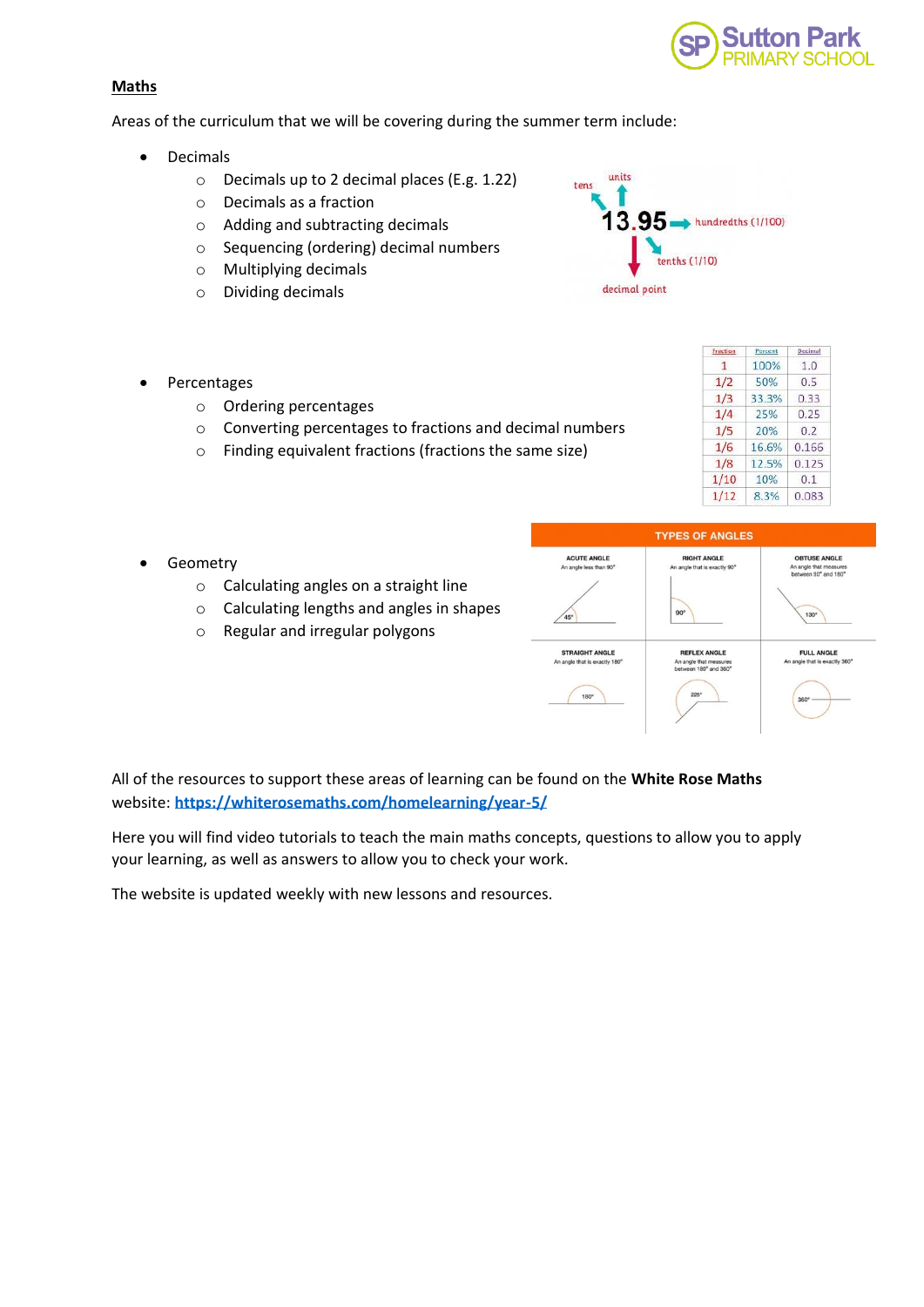

# **Learning for Life**

Our learning for life focusses on the Vikings. We have studied this topic for several weeks but there is so much still to learn.

Look at Viking art, remember the work on dragon art and use this to design your own dragon, or design a Viking longboat.

The twinkl website (below) has some useful ideas to help and to extend your knowledge of the Vikings, including art and design.

<https://www.twinkl.co.uk/search?term=viking%20art>

Try to design a leaflet which would help younger children learn more about the Vikings.

BBC bitesize has lots of useful videos which will extend your learning.

<https://www.bbc.co.uk/bitesize/topics/ztyr9j6/articles/zjcxwty>

Look at Viking myths and legends, the bbc website below is very good:

<https://www.bbc.co.uk/teach/school-radio/english-ks1-english-viking-sagas/zkyqd6f>

Watch some of the stories and see if you can create your own comic strip of the story, or even better create your own original comic strip story.